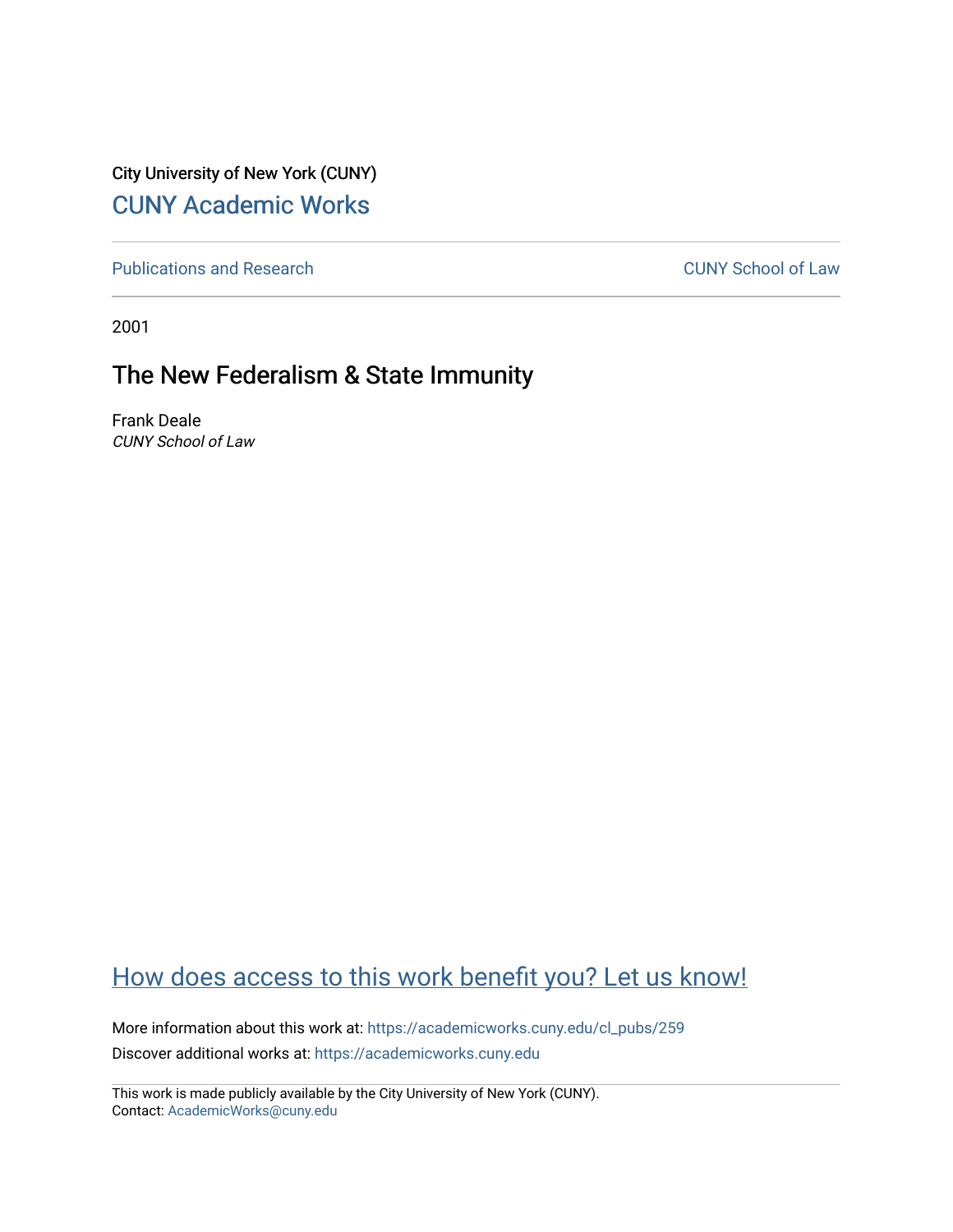## **FRANK DEALE**

## **THE NEW FEDERALISM AND STATE IMMUNITY**

Before discussing litigation strategy concerning racial justice claims against state entities, it is necessary to understand the extensive and rapid developments in the law under the "new Federalism."

**I** see at least two wings of the new Federalism. One is sometimes referred to as the state sovereignty wing. It involves the many cases where the Supreme Court has prevented Congress from commandeering state governments to carry out federal mandates. The other is the state immunity wing, in which the Court is protecting state governments from litigation in state and federal court under federal causes of action which are designed to bring about social change. As a former litigator, my comments are directed primarily to issues surrounding state immunity.

In *Alden v. Maine,'* the Court's holding that Maine workers could not enforce the provisions of the Fair Labor Standards Act in state court, signaled the total severance of the Court's notion of states' rights from the language of the Eleventh Amendment. By one vote majorities, the Court has used the Amendment to put in place the majority's (the five new Federalists)<sup>2</sup> notions of common-law history and political reaction.

In its Eleventh Amendment jurisprudence, the Court is engaged in a form of rudderless constitutional adjudication which in its judicial activism far exceeds anything accomplished by the Warren Court. Yet to fully understand its impact on the litigation of racial justice claims in the federal courts, the Eleventh Amendment cases should be looked at along with the other cases which restrict access to the courts by people trying to effectuate social change. I refer primarily to the imposition of an intent requirement necessitating the showing of purposeful discrimination first upon the three great Reconstruction amendments, the Thirteenth, Fourteenth, and Fifteenth Amendments, and then upon the various Civil Rights statutes passed under their authority. Of course, such a requirement makes it exceedingly difficult for plaintiffs to prevail.

The Court has also narrowed the substantive reach of civil rights statutes, putting a cap on their expansion to encompass rights claimed by numerous

Frank Deale is Associate Professor of Law at CUNY Law School. He is a former Staff Attorney and Legal Director at the Center for Constitutional Rights, where he was involved in litigation concerning racial justice, labor rights, immigration, and the environment.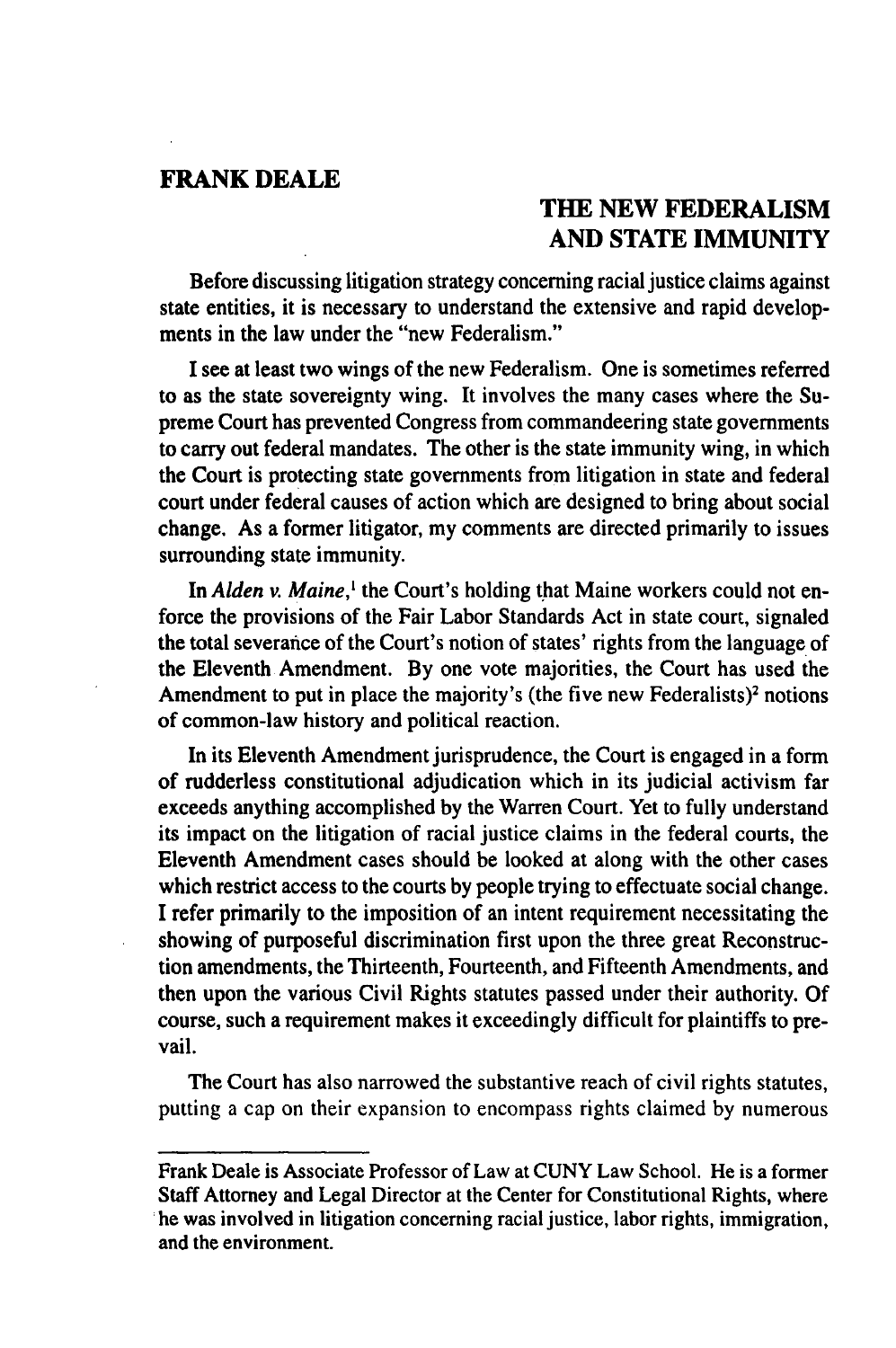victims. For example, *Griffin v. Breckenridge3* provided access to the courts for African Americans seeking damages for private racially motivated violence under 42 **U.S.C. 1985(3).** Over the years, women, workers and political activists tried to take advantage of this legislation. However, in derogation of the language of the statute, the Court has narrowly restricted its coverage to African-Americans, because historically they are the core group the statute was designed to protect.

The new Federalism represents a continuation of those ideas: limiting the powers of the federal judiciary to serve as an instrument for social change **by** making it more difficult for plaintiffs to win the substantive claims that they still are able to bring in the federal courts.

In this context, what remains of the effort to bring about racial justice through the federal judiciary in the era of the new federalism?

Because the Court still allows Congress to abrogate state immunity through legislation passed pursuant to Section **5** of the Fourteenth Amendment, there is room for Congress to take action to protect the groups that the five new Federalists feel the Fourteenth Amendment was designed to protect. The roots of the Fourteenth Amendment are found in the Civil War and Reconstruction Era, and consequently the framers of the Fourteenth Amendment were primarily focussed upon elevating the status of former slaves. Since Congress can still override state immunity pursuant to Section **5** of the Fourteenth Amendment, one can take the position that in light of the historic purpose of Section **5,** the struggle of African Americans does not have to **be** set back **by** these new Federalism doctrines. The five new Federalists have not been so generous with congressional attempts to abrogate on behalf of the elderly or persons with disabilities, nor have they been willing to extend Congress' Section **5** powers to the Commerce Clause, the so-called Indian Commerce Clause, or the Article **I** Spending Power.

To the extent that racial justice claims are particularly egregious, recent decisions still authorize the United States government to bring litigation in the federal and state courts against state governments. As a consequence, political pressure can still be brought to bear to force the federal government to take legal action in appropriate circumstances

Finally, the Court continues to allow suits for prospective injunctive relief under *Ex Parte Young. <sup>4</sup>*Certainly in the *Seminole5* decision, the Court gave reason for concern that the prospective injunction doctrine of *Ex Parte Young* was losing its grounding because the Court in *Seminole* refused to allow the Seminole nation to use an injunctive theory to hold the state of Florida accountable for not engaging in dialogue with the tribe about gaming in the state of Florida. Nonetheless the doctrine seems to remain sound.